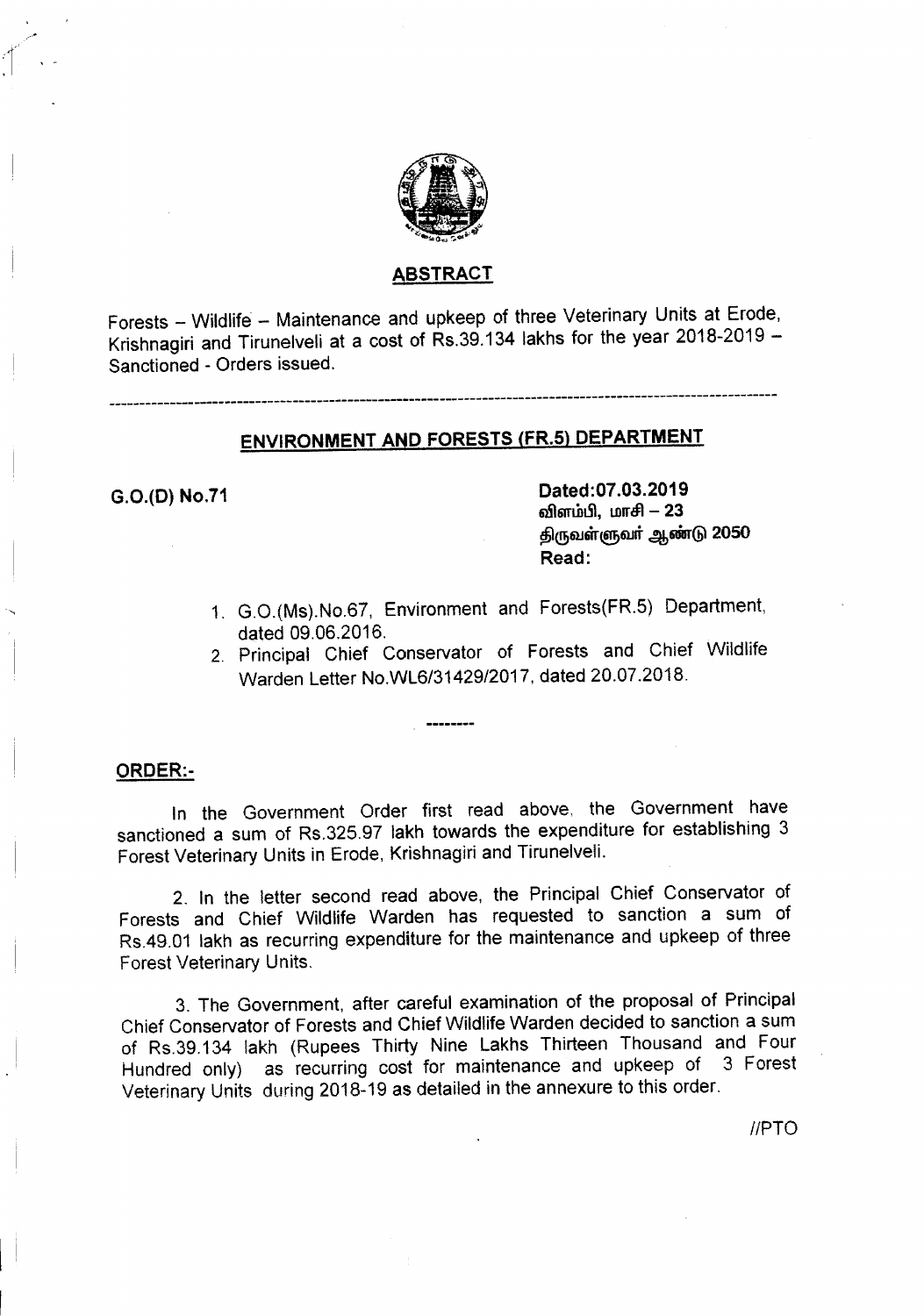4. The expenditure sanctioned in para 3 above shall be debited to the following head of account:-

> 2406 Forestry and Wildlife - 02 Environmental Forestry and Wildlife - 110 Wildlife Preservation - State's Expenditure. AP Establishment of Forestry Veterinary Units.

| <b>Detailed</b>                                             | Sub-detailed           | DP Code             |  |  |
|-------------------------------------------------------------|------------------------|---------------------|--|--|
| 05 Office Expenses                                          | 01 Telephone Charges   | 2406 02 110 AP 0510 |  |  |
|                                                             | 02 Other Contingencies | 2406 02 110 AP 0529 |  |  |
|                                                             | 03 Electricity Charges | 2406 02 110 AP 0538 |  |  |
| 33 Payments for Professional and<br><b>Special Services</b> | 04 Contact Payment     | 2406 02 110 AP 3348 |  |  |
| 45 Petroleum Oil and Lubricants                             | 2406 02 110 AP 4507    |                     |  |  |
| 46 clothing, Tentage and Stores                             | 2406 02 110 AP 4605    |                     |  |  |
| 66 Medicine                                                 | 2406 02 110 AP 6603    |                     |  |  |
| 76 Computer and Accessories                                 | 01 Purchase            | 2406 02 110 AP 7611 |  |  |

5. Necessary funds are provided in Final Modified Appropriation 2018-19 to meet the above expenditure.

6. The Principal Chief Conservator of Forests and Chief wild life warden is authorized to incur the expenditure.

7. This order issues with the concurrence of Finance Department vide its U.O.No.6409/Finance (AHD & F) Department. dated: 05.03.2019.

### (BY ORDER OF THE GOVERNOR)

### SHAMBHU KALLOLIKAR PRINCIPAL SECRETARY TO GOVERNMENT.

To

The Principal Chief Conservator of Forests, Chennai-15. The Principal Chief Conservator of Forests and Chief Wildlife Warden, Chennai-15. The Principal Accountant General. Chennai-18. The Pay and Accounts Officer (South), Chennai-35. The Resident Audit Officer, Chennai-9. The District Treasury Officer Erode *I* Krishnagiri *I* Tirunelveli. Copy to:- The Finance (AHD&F) Department. Chennai-9.

SF/SCs.

#### **IFORWARDED BY ORDER/**

Section Officer

 $\frac{2}{3}$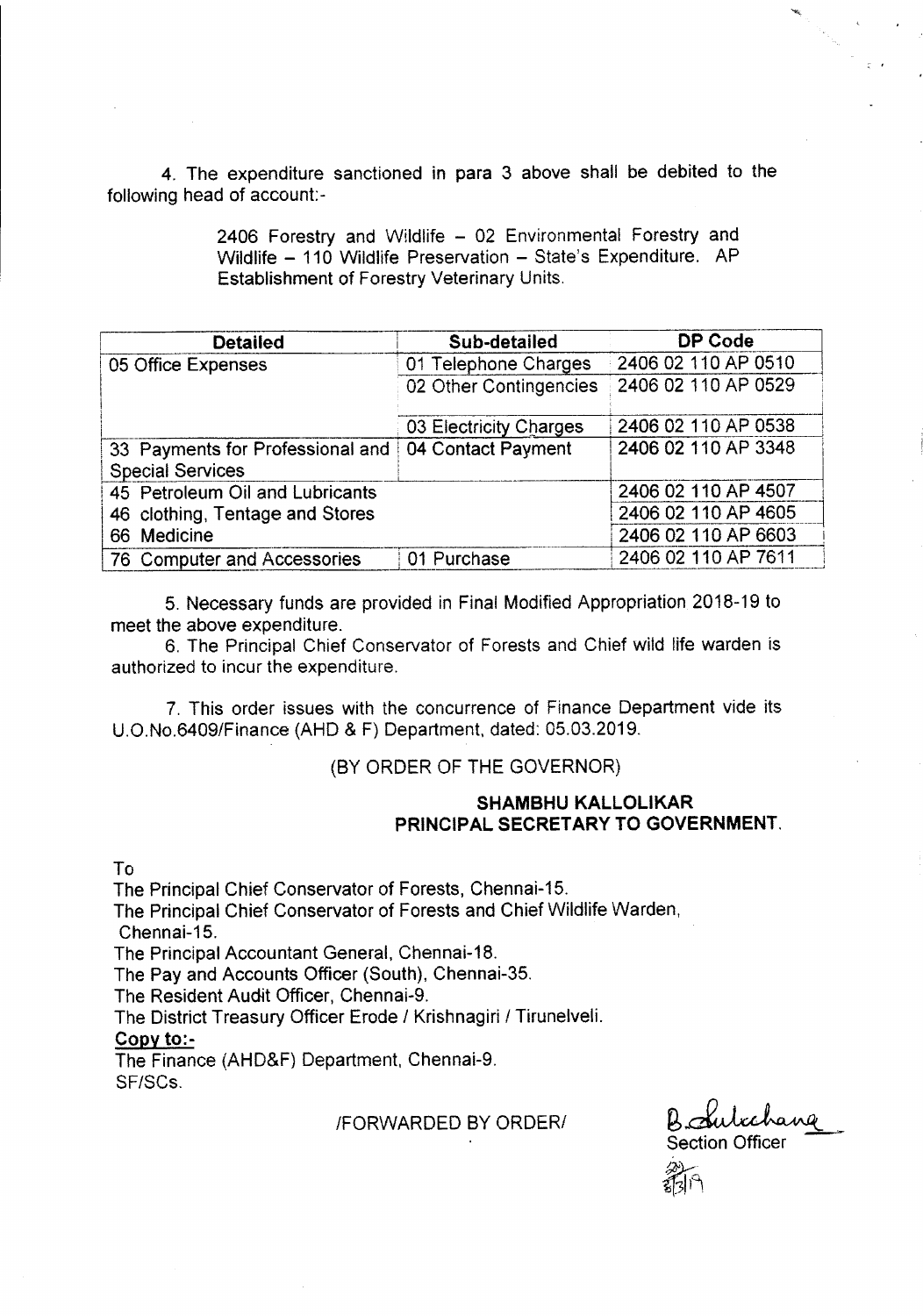# **ANNEXURE**

# G.O.(D) No.71, Environment and Forests (FR.5) Department, dated 07.03.2019

| SI.              | <b>Head of</b>                                                                                                       | Erode           |                 |        | Krishnagiri      |                 |               | Tirunelveli |      |        | Grand                    |
|------------------|----------------------------------------------------------------------------------------------------------------------|-----------------|-----------------|--------|------------------|-----------------|---------------|-------------|------|--------|--------------------------|
| No               | Account                                                                                                              | Unit            | Cost            | Amount | <b>Unit</b>      | Cost            | <b>Amount</b> | Unit        | Cost | Amount | Total<br>(Rs.in<br>Lakh) |
| $\mathbf{1}$     | 05 Office<br>Expenses -<br>01<br>Telephone<br>Charges<br>2406-02-<br>110-AP-<br>0510                                 | L.S             | L.S             | 1.00   | L.S              | $\overline{LS}$ | 0.30          | L.S         | L.S  | 1.00   | 2.30                     |
| 2 <sup>1</sup>   | 05 Office<br>Expenses -<br>02 Other<br>Contingenci<br>es -<br>2406-02-<br>110-AP-<br>0529                            | $\overline{LS}$ | $\overline{LS}$ | 1.00   | L.S              | $\overline{LS}$ | 1.32          | L.S         | L.S  | 1.00   | 3.32                     |
| $\overline{3}$   | 05 Office<br>Expenses -<br>03<br>Electricity<br>Charges<br>2406-02-<br>110-AP-<br>0538                               | L.S             | $\overline{LS}$ | 1.00   | $\overline{L.S}$ | $\overline{LS}$ | 0.50          | L.S         | L.S  | 1.00   | 2.50                     |
| $\boldsymbol{4}$ | 33 Payment.<br>of<br>Profession<br>and Special<br>Service -<br>04 Contract<br>Payment<br>2406-02-<br>110-AP-<br>3348 |                 |                 |        |                  |                 |               |             |      |        |                          |